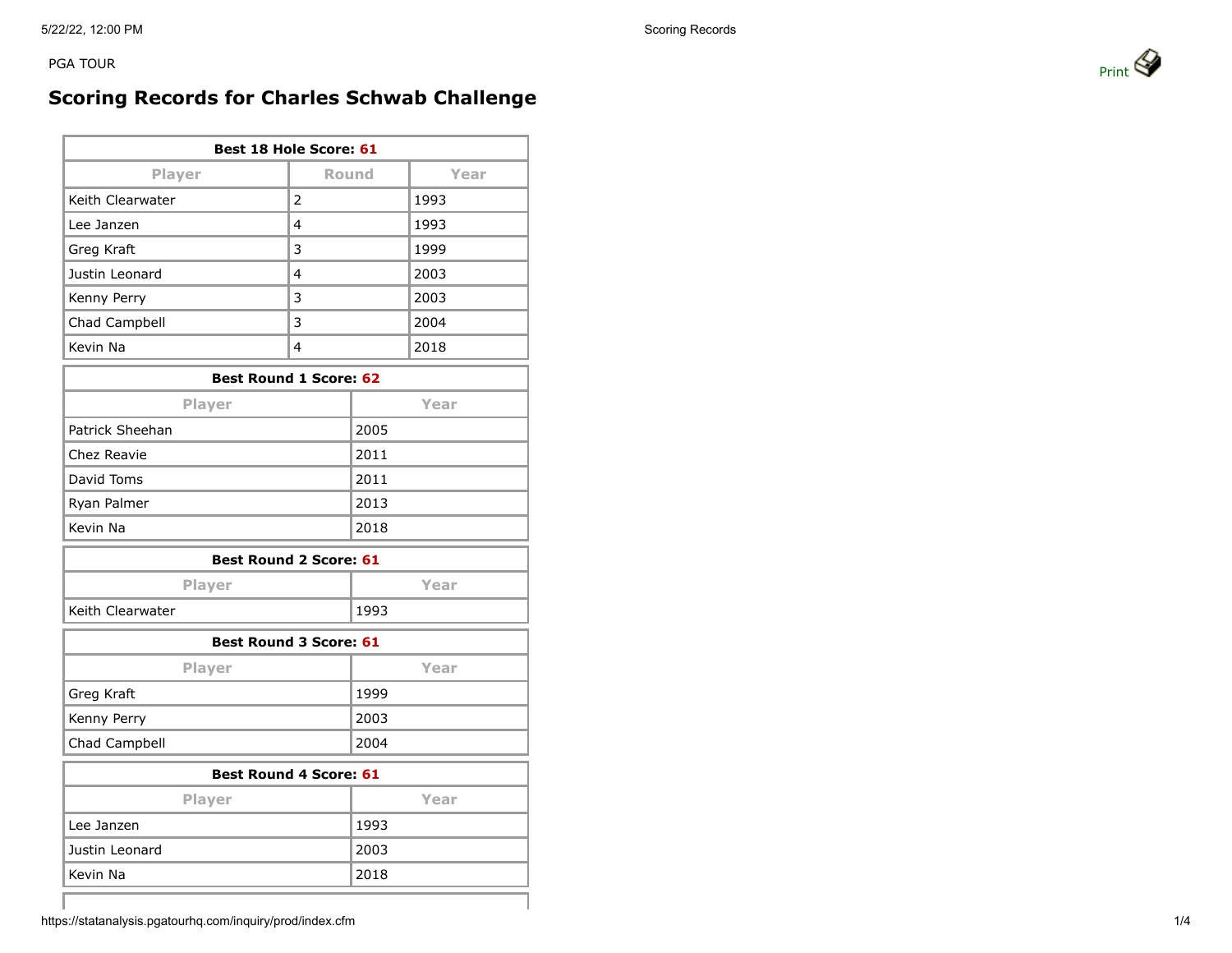| <b>Best 36 Holes: 124</b> |      |  |
|---------------------------|------|--|
| Player                    | Year |  |
| David Toms                | 2011 |  |
| Best 54 Holes: 192        |      |  |
|                           |      |  |

| <b>Player</b>             | Year |  |  |
|---------------------------|------|--|--|
| Kenny Perry               | 2005 |  |  |
| <b>Best 72 Holes: 259</b> |      |  |  |

| <b>Best 72 Holes: 259</b> |      |  |  |
|---------------------------|------|--|--|
| <b>Player</b>             | Year |  |  |
| Zach Johnson              | 2010 |  |  |
|                           |      |  |  |

| <b>Holes in One</b>    |                         |      |      |
|------------------------|-------------------------|------|------|
| Player                 | <b>Round</b>            | Hole | Year |
| Jim Thorpe             | $\overline{\mathbf{4}}$ | 16   | 1984 |
| Larry Mize             | $\mathbf{1}$            | 8    | 1984 |
| George Archer          | $\overline{2}$          | 8    | 1985 |
| Chip Beck              | $\overline{\mathbf{4}}$ | 8    | 1989 |
| Chris Perry            | $\overline{\mathbf{4}}$ | 16   | 1989 |
| Loren Roberts          | 3                       | 16   | 1993 |
| Jeff Maggert           | $\overline{2}$          | 8    | 1995 |
| <b>Brad Faxon</b>      | $\overline{\mathbf{4}}$ | 8    | 1996 |
| Jim Gallagher, Jr.     | $\overline{2}$          | 13   | 1996 |
| <b>Stuart Appleby</b>  | 3                       | 13   | 2000 |
| Corey Pavin            | $\mathbf{1}$            | 13   | 2002 |
| <b>Hal Sutton</b>      | 3                       | 16   | 2003 |
| Shigeki Maruyama       | $\mathbf{1}$            | 8    | 2003 |
| <b>Brian Gay</b>       | $\mathbf{1}$            | 8    | 2007 |
| Rod Pampling           | 4                       | 16   | 2007 |
| Dustin Johnson         | $\overline{2}$          | 13   | 2008 |
| Dean Wilson            | $\mathbf{1}$            | 13   | 2009 |
| Ben Crane              | $\overline{2}$          | 13   | 2010 |
| Paul Goydos            | 3                       | 13   | 2010 |
| Jim Furyk              | 4                       | 8    | 2011 |
| <b>Harrison Frazar</b> | $\overline{2}$          | 16   | 2012 |
| <b>Bobby Gates</b>     | 4                       | 13   | 2013 |
| Scott Brown            | $\mathbf{1}$            | 13   | 2014 |
|                        |                         |      |      |

https://statanalysis.pgatourhq.com/inquiry/prod/index.cfm 2/4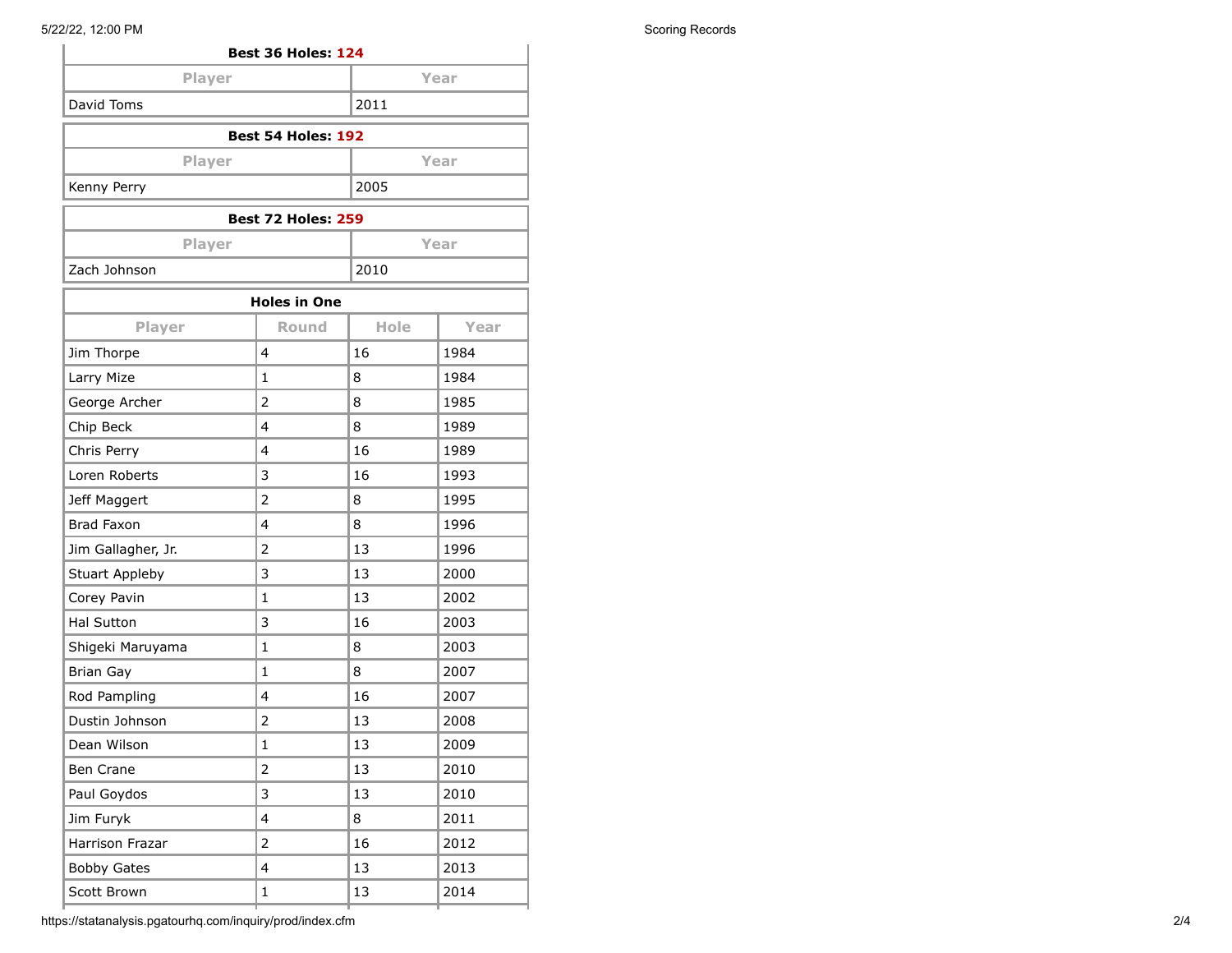## 5/22/22, 12:00 PM Scoring Records

| <b>Brian Stuard</b>          | 4            |                             | 16             |      | 2017 |
|------------------------------|--------------|-----------------------------|----------------|------|------|
| Sung Kang                    | $\mathbf{1}$ |                             | 13             |      | 2020 |
|                              |              | Low Finish by a Winner: 63  |                |      |      |
| Player                       |              | <b>Round</b>                |                |      | Year |
| Phil Mickelson               |              | 4                           |                | 2000 |      |
| Sergio Garcia                |              | 4                           |                | 2001 |      |
|                              |              | High Finish by a Winner: 76 |                |      |      |
| Player                       |              | <b>Round</b>                |                |      | Year |
| <b>Arnold Palmer</b>         |              | 4                           |                | 1962 |      |
|                              |              | Low Start by a Winner: 62   |                |      |      |
| Player                       |              |                             |                |      | Year |
| David Toms                   |              |                             | 2011           |      |      |
|                              |              | High Start by a Winner: 74  |                |      |      |
| Player                       |              |                             |                |      | Year |
| Ben Hogan                    |              |                             | 1952           |      |      |
| Mike Souchak                 |              |                             | 1956           |      |      |
| Largest 18 hole lead: 4      |              |                             |                |      |      |
| Player                       | Year         |                             |                |      |      |
| Tommy Bolt<br>1953           |              |                             |                |      |      |
|                              |              | Largest 36 hole lead: 7     |                |      |      |
| Player                       |              |                             |                |      | Year |
| Chandler Harper              |              |                             | 1955           |      |      |
| David Toms                   |              |                             | 2011           |      |      |
| Largest 54 hole lead: 8      |              |                             |                |      |      |
| Player                       |              |                             |                |      | Year |
| Kenny Perry                  |              |                             | 2003           |      |      |
| Largest margin of victory: 8 |              |                             |                |      |      |
| <b>Player</b>                |              |                             |                |      | Year |
| Chandler Harper              |              |                             | 1955           |      |      |
|                              |              | <b>Playoffs</b>             |                |      |      |
| Year                         |              |                             | <b>Players</b> |      |      |
| 1959                         |              | 1. Ben Hogan                |                |      |      |